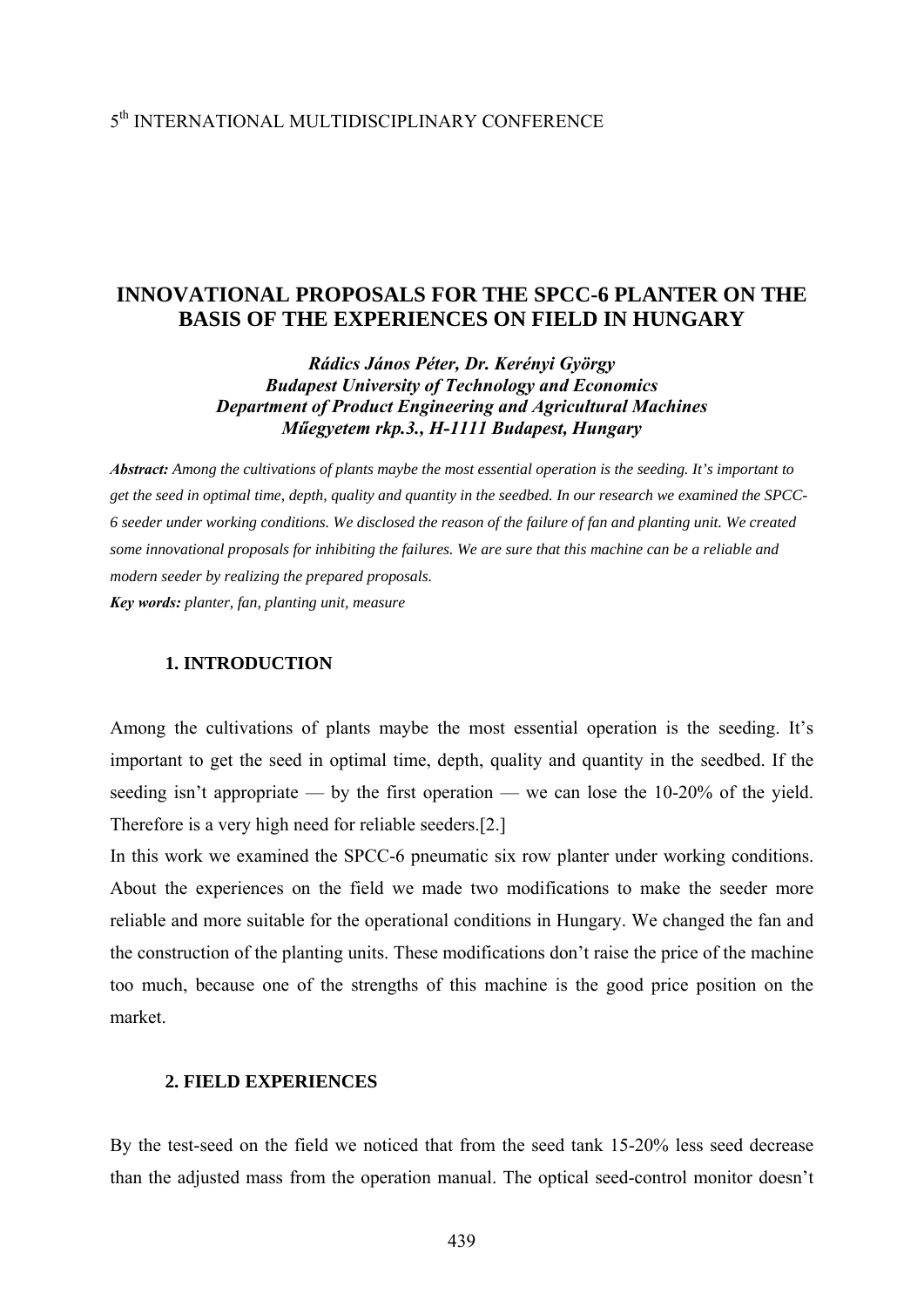gave any signal. It may be concluded that the machine miss every fifth seed. And the monitor doesn't recognize this because the seed-disks are turning with high speed. Another experiment proved this right. We tried the seeder on the hard ground where the coulter can't form the seedbed, and the seeds were over the ground. It was easily to see where the seed was left out. This proved that on the sowed field the come up of the corn was imperfect.

First we controlled the seed eliminator, and the fit of the vacuum-housing with the seed-disk, but there was no failure. In this way the reason for the failure was traceable to the malfunction of the fan.

On the field we found an other fault of the machine by the controlling of the seedbed quality. The seedbed closing wheel doesn't density the seedbed with the right degree. The right density is very important, because in a loose seedbed the germination starts later and the plant will left out too late. We decided to make some changes on the planting units.

#### **3. EXAMINATION OF THE FACTORY-MADE FAN**

The engineers of the planter choose the best fan construction from the viewpoint of the manufacturing process, because the fan is very simple and easy to make. The whole fan is made from steel-plate with spot welding and screwing. The impeller has backward-curved blades. The ordered PTO revolution is 540rpm. The impeller gets the driving trough a belt drive.



Fig.1. Build-up of the factory-made fan

To find out what is failure of the fan we choose to determine the characteristic lines. This is just possible with the measure of the fans depression and the speed of the flowing fluid. From these values and from geometrical data the characteristic have to count. [5.]



Fig. 2. Plan of the measuring canal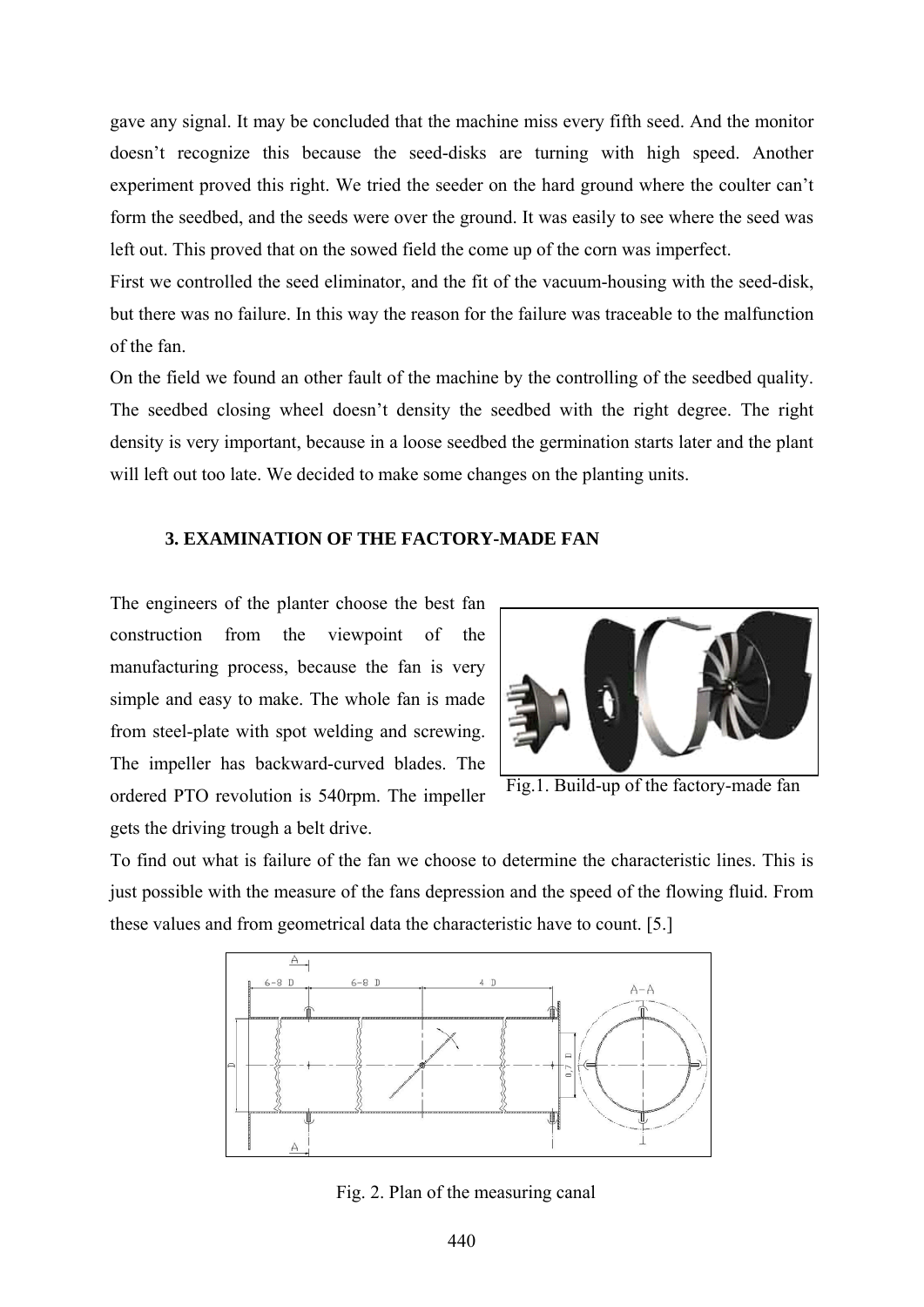To measure the right values with high precision we had to plan the optimal measuring canal (Fig.2.). For measuring the pressure differences we made two liquid manometers filled with absolute alcohol.

The examination was made with an MTZ-82 tractor, by three PTO revolutions (540rpm, 640rpm, 750rpm). Every measuring was repeated three times to get the characteristic curves precisely.

After the measuring process with the received data we could determine the characteristic curves at the three PTO revolutions with the following equations:



Fig. 3. The measurement

From the measured liquid columns the pressure difference is:

$$
\Delta P = (\rho \text{fluid} - \rho_{\text{air}})g^*h
$$

The volume flow:

(2.) 
$$
q_v = 0.6^*(d^2 \pi/4)^* \sqrt{2/\rho_1} * \sqrt{\Delta P_{mp}}
$$

The density of the air:

$$
\rho_l = P_{\text{atm}}/287 \text{*}T \text{ [K]}
$$

The total pressure rise:

$$
(4.)\qquad \Delta P_{all} = P_2 + (\rho/2) {v_2}^2 - P_1 - (\rho/2) {v_1}^2 = P_e + (\rho/2)^* ( {v_2}^2 - {v_1}^2) = P_e + (\rho/2)^* {q_v}^2 * ((1/A_2^2) - (1/A_1^2))
$$

where  $A_1$  and  $A_2$  are the output cross-sections of the canals and fans. [3.]

From the measured and counted values the characteristic curves are drawable.



Fig. 4. Characteristic curves of the factory-made fan

Fig. 4. shows the characteristic curves of the factory-made fan. The reason of the failure is immediately noticeable. The sense of the lines shows a very falling characteristic. Because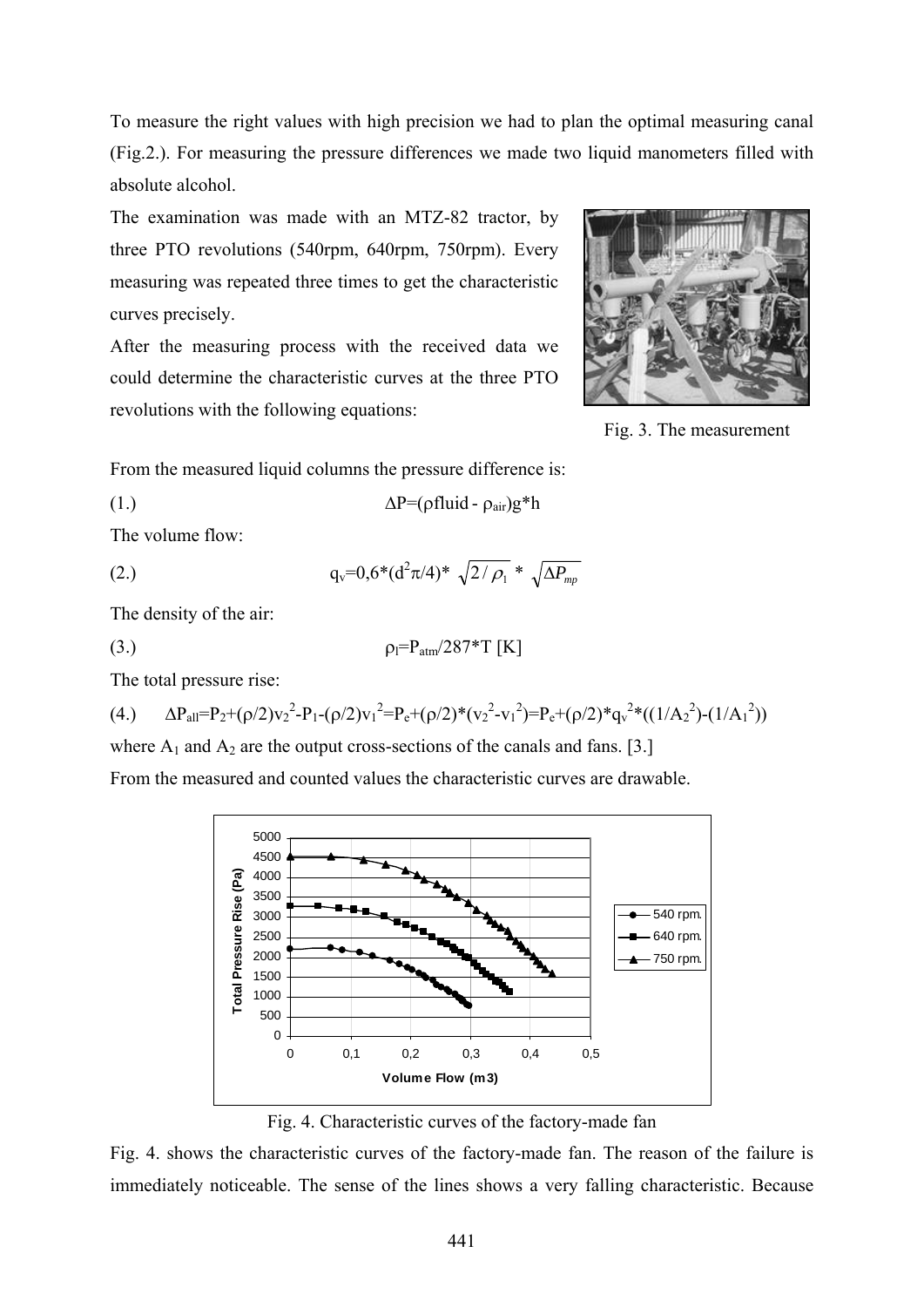every seed has a different form, the airflow never stops, indeed it continuously alternate. This characteristic results that a relatively small change of the volume flow involves a relatively high change of the total pressure rise. Because of this the less the seeds fill the holes of the seed-disks, the less will be the depression, and the seeds will fall down from the seed-disk.

#### **4. THE DEVELOPMENT AND THE CONTROLLING OF THE NEW FAN**

By the development of the new fan the two important considerations were that the new fan doesn't raise the price of the machine high, and it doesn't need a great change by the drive. First we looked for an impeller that could be bought by every agricultural parts-store. We found an impeller that is the spare part of another



Fig. 5. Build-up of the new fan

pneumatic planter, but it has line-shaped blades and it's wider than the old one. We made a new housing that's build-up corresponds with the old SPCC fan-housing, but the dimensions are different (Fig. 5.). We don't changed the drive, but we raised up the PTO revolution from 540rpm to 750rpm. It means that the seeding with the MTZ 80/82 tractor have to be made with the 1000rpm PTO set and with a motor revolution of 1600-1700rpm. These setting affects the lifetime of the motor favorably.

We mounted the new fan on the seeder and accomplished the measure that we have done by the old fan. The characteristic lines of the new fan (Fig. 6.) are very different from the old one.



Fig. 6. Characteristic lines of the new fan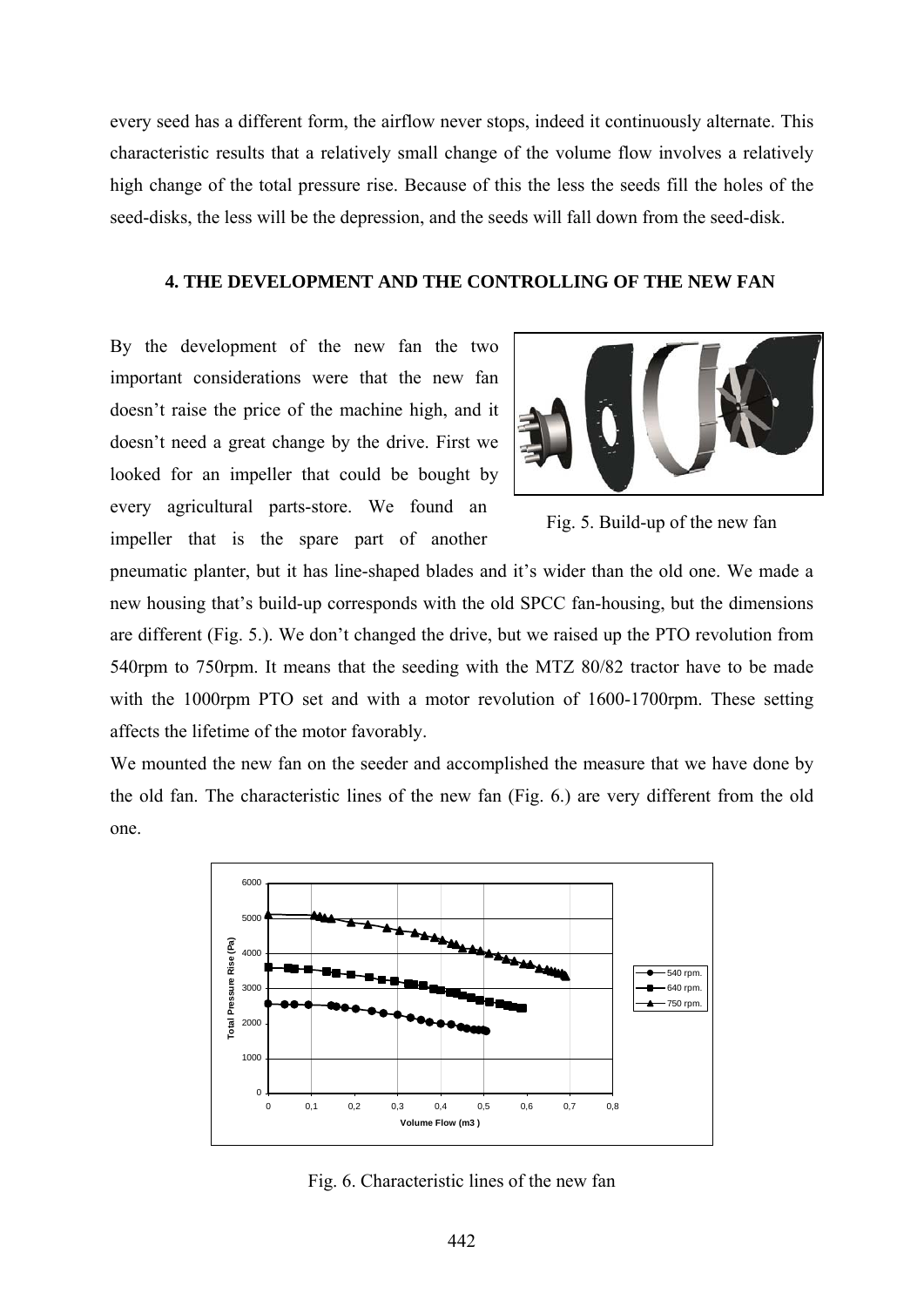By the new fan the sense of the lines shows a less falling characteristic. Therefore the change of the volume flow doesn't involve a high change in the depression. The graph shows also that the depression is higher as it was by the old fan. Every time by every volume flow the fan produces optimal depression. In practice the seeds-disk pick up the seed surely and because of the shocks the seeds don't fall from the seed-disk.

#### **5. CHANGING THE PLANTING UNITS**

The failure of the planting units was that the density of the seedbed wasn't optimal. The seedbed has the optimal quality when around the seed the soil is more compact than above the

seed[2.]. By many seeders the seedbed closing wheels are canted. With this construction the seedbed will be almost optimal because these wheels are putting the seed nearly from the side. This construction can't be applied by the SPCC because this would need a very great change on the planting unit. Some manufacturers use a wheel that roll in the seedbed and push the seeds into the hard soil. With this wheel the soil around the seed will have a high density and the seedbed will be



wheel

optimal. We decided to mount a seed press wheel on the seeder to examine what positive changes can be reached in the quality of the seedbed and in the germination. To mounting of the wheel we must lengthen the frame of the planting unit. We developed the suspension of the wheel that the optimal press can be adjusted with the set of the spanner springs input tension in three units. Whit this wheel maybe we can attainable the optimal seedbed where the seed can easily pick up water and the plant can easily come up.

#### **6. FIELD TESTS**

We tried the modified seeder with the new fan and the seed press wheel on the field in operation. The test showed that with the new fan the planting is very even. The seed disks don't loose the seeds.

By the controlling the seedbed quality we recognized that the seed press wheel is doing a good job, because the wheel press almost all of the seeds in the seedbed. In the test year was enough rainfall and the soil was enough wet to provide optimal conditions for the